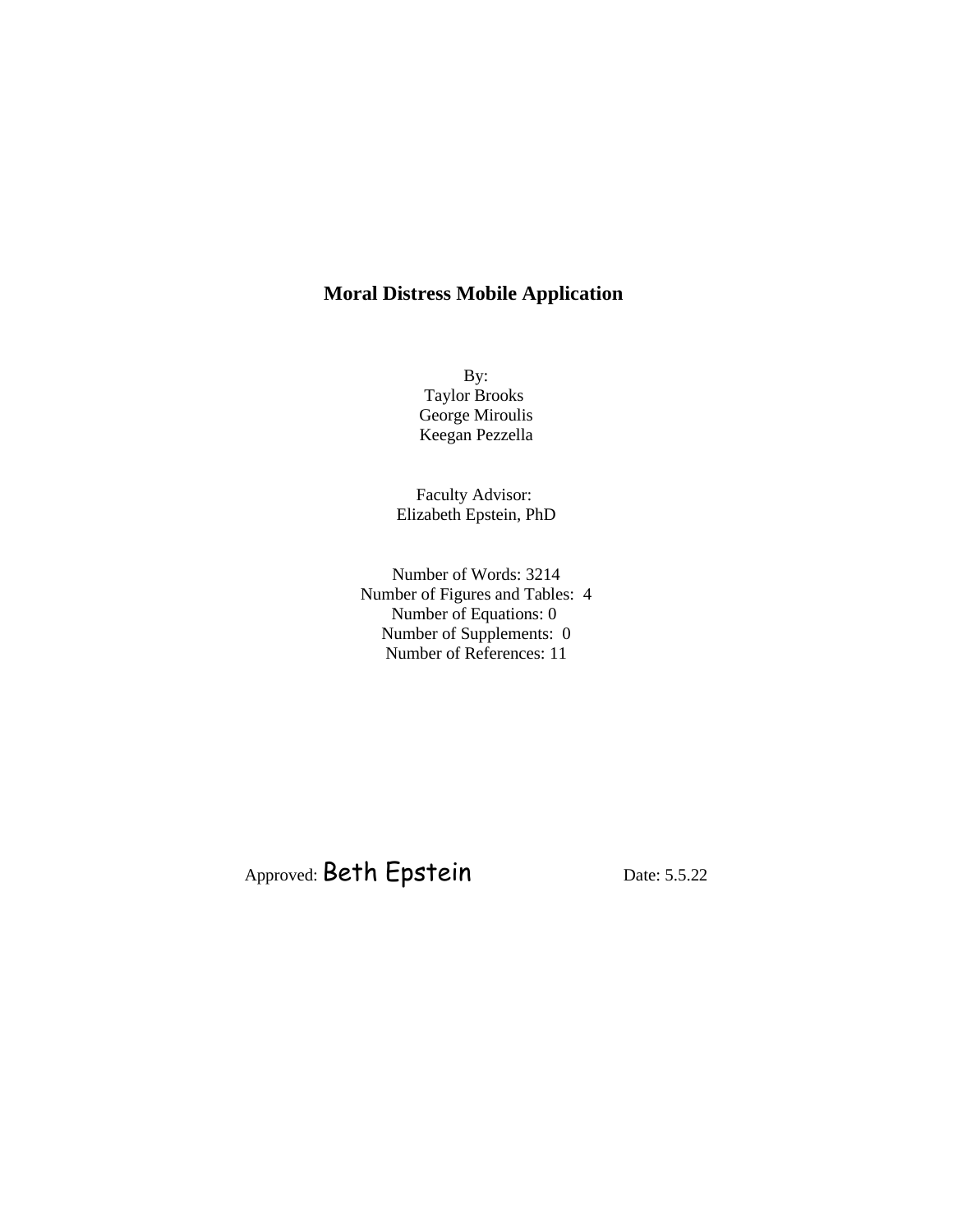# **Moral Distress Mobile Application**

### **Abstract**

Registered nurses and other healthcare professionals have repeatedly identified moral distress (MoD) as a serious problem yet are still met with a lack of adequate solutions<sup>1</sup>[.](https://www.zotero.org/google-docs/?aFV4h2) MoD occurs when an individual feels they know the ethically correct action to take in a [s](https://www.zotero.org/google-docs/?CUF0nd)ituation but are prevented from taking said action, often due to institutional constraints<sup>2</sup>. The Moral Distress Consult Service (MDCS) in the University of Virginia Health System has seen success treating cases of MoD brought to their attention, however, lacks anonymity, often relies on the clinical nurse specialist to report cases, and often only offers delayed symptom relief. In order to address these shortcomings, an application was developed to measure levels of MoD and streamline reporting to the MDCS. Feasibility testing of the application was conducted using seven graduate students in the UVA Nursing program. Results of the study found that the application was satisfactory in the acceptability, implementation, practicality, and expansion subcategories of feasibility. Results from the remaining subcategories of feasibility, demand, adaption, integration, and limited efficacy, were inconclusive and require continued testing with a larger pool of participants.

Keywords: Moral distress, nursing, mobile application

# **Introduction**

Moral distress (MoD) occurs when an individual believes that they are being involuntarily complicit in acting against their professional training or moral value and have little power to act differently or to change the situation. In morally distressing situations, the constraining factors preventing the individual from taking what they believe to be the ethical action are typically institutional<sup>3</sup>. Although MoD is now a wellrecognized phenomenon among all healthcare professions<sup>4</sup>, few evidence-based strategies have been published to address it. The consequences of untreated MoD among nurses are a greater negative perception of provided patient care, increased danger to patients, and, ultimately, burnout<sup>5</sup>. Burnout is a major contributor to nurse turnover, and one of the main reasons as to why there is currently a nursing shortage in the United States<sup>6</sup>. Finding a means to reduce MoD in hospital working environments is imperative as it will lead to improved provider agency, better patient care, and a higher retention rate of nurses<sup>7</sup>. These benefits impact not only the nurses, but the entire health care system they are a part of. The research team aims to improve MoD intervention by developing a mobile app where the nurses can report cases of MoD in the moment they occur. These reports can be monitored by leaders within the organization and individuals able to make the institutional changes often necessary to treat MoD.

## *Moral Distress Consultation Service*

The Moral Distress Consultation Service (MDCS) consists of a team of consultants trained in MoD that use an interprofessional unit/system-oriented approach to address and improve cases of MoD<sup>[3](https://www.zotero.org/google-docs/?gfBIc1)</sup>. The MDCS has been found to significantly reduce levels of MoD, especially among intensive care sta[f](https://www.zotero.org/google-docs/?Db0wGN)f $\frac{8}{5}$ . However, the MDCS has many limitations including often relying on the clinical nurse specialist (CNS) to report cases, lack of anonymity, and lack of resources for real time symptom relief. The development of a mobile application to streamline submission to the MDCS, allowing anonymous submissions, and providing real time resilience resources would allow for more impactful changes to be made in healthcare infrastructures<sup>9</sup>.

#### *Quality Indicators*

Past methods for dealing with MoD have typically been plagued with a lack of vertical connections. This refers to the ability for those on the bottom rungs of a hierarchy to meaningfully interact with those on the top. This lack of vertical connections has led to a system where most measures to impact risk to patients and hospitals are done retrospectively. However, measures that promote vertical connections lead to faster identification of risks and an increase in probability of proactive measures. Next, the question must be asked of what the information gathered by hospital administrators through vertical connections will be used to proactively solve. In addition to general safety concerns, these proactive measures will allow treatment of what could be called "risky units." This is a major benefit because "risky units" are "units within a hospital that score low on employee engagement, patient experience, and safety culture have higher mortality and costs than higher-scoring units<sup>9</sup>." Getting ahead of these situations before human life is threatened underscores the importance of proactive measures in a healthcare setting, and the identification of them relies heavily on surveys and voluntary feedback. This reliance further demonstrates the necessity of a voluntary feedback system that promotes vertical connections<sup>9</sup>.

## **Methods and Materials**

The development cycle was such that we prioritized getting a minimally viable product (MVP) and then iterated adding features.This was a purposeful design decision that is recommended in industry. In order to quickly create an MVP, development of the mobile application began with the front-end graphical user interface (GUI) followed by the backend communication and data storage. The programming language Dart and the Flutter software development kit (SDK) were used to allow the team to develop the application in a platform agnostic language in order to achieve both iOS and Android compatibility, there is also a web version available. A GitHub repository was used to compile code as well as keep track of bugs, issues, or user experience (UX) changes. The utilization of forked repositories allows developers to work in parallel on similar or different projects without interfering with each other or the main branch of code. Following a final review, each developer can push their project to the main branch which is then available in the app.

Front end development consists of architecting the pages that the user will interface with. The objective in this process is to create an appealing system that can be easily integrated with back-end properties. The app draws the user's attention in a designed manner that creates an obvious flow of report generation. A user is first prompted with a MoD thermometer (MDT), in which they can adjust the scale<sup>10</sup>. The MDT is a screening tool to measure MoD in nurses who practice in the hospital setting (Figure 1). The validity and effectiveness of this tool was proven through psychometric testing and a cross-sectional survey design to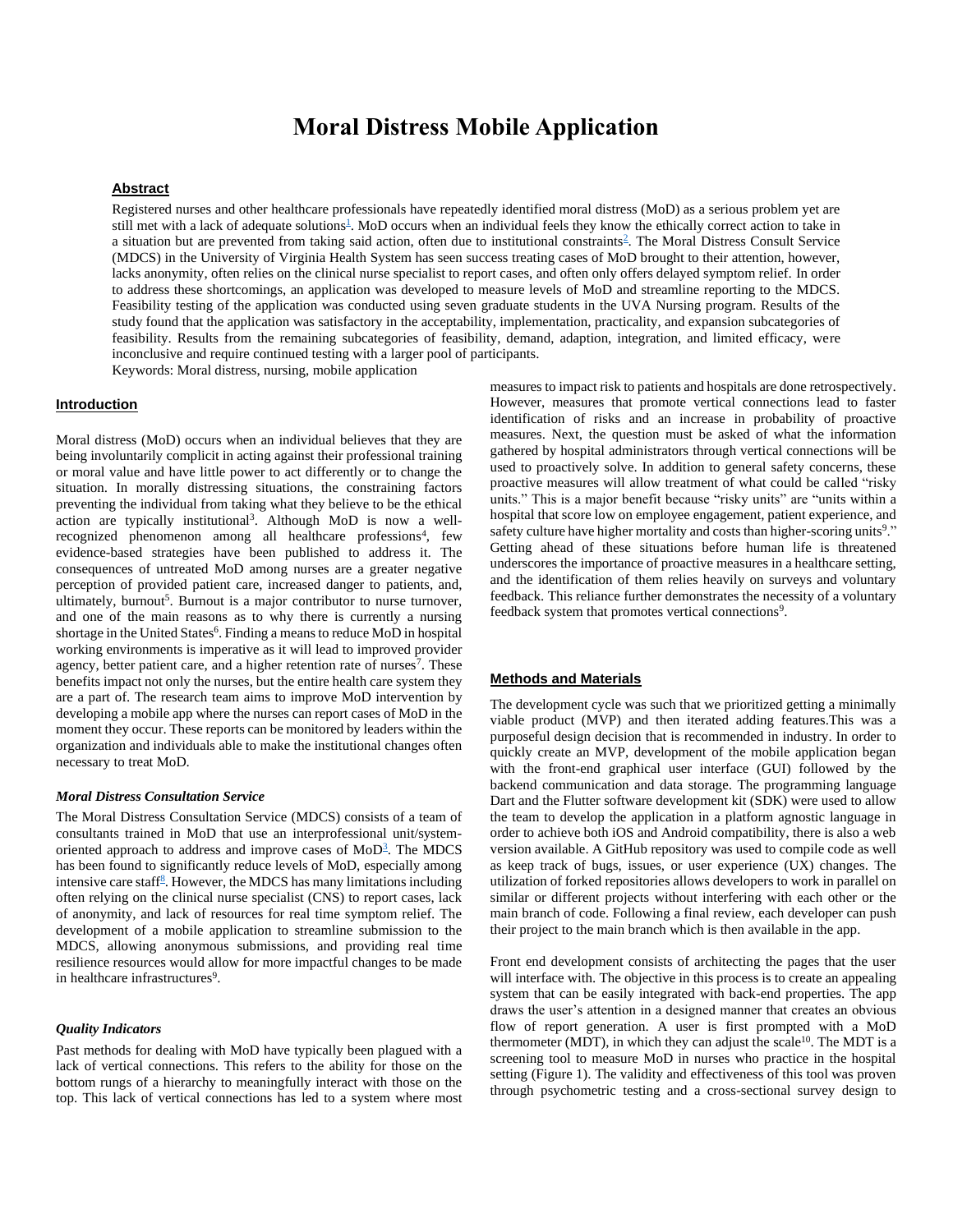compare the thermometer to the Moral Distress Scale-Revised (MDS- $R)^{10}$ .



**Fig. 1. The Moral Distress Thermometer.** The Moral Distress Thermometer, developed and psychometrically tested by Lucia Wocial and Michael Weaver is a tool proven to accurately assess levels of moral distress in nurses.

The MDT was implemented into the mobile application as a means for users to rank their levels of MoD in a universal way. As the thermometer is adjusted the color choice changes to indicate a more mild or serious case of MoD. The user is then led to a survey page in which they are unable to move forward from until each question is answered. The survey consists of questions similar to the Measure of MoD for Healthcare Professionals (MMD-HP), which is a linguistically specific tool used to understand the potential causes of  $MoD<sup>11</sup>$ . The final step in the process provides the user with a notification of completion as well as a link to resiliency resources that the user can interact with. The mentioned resiliency resources are meant as an immediate aid in which the user can follow mindfulness practices or meditation techniques in order to find short term relief.

The back-end development consists of the infrastructure that supports the requirements of the app. This includes data storage and application programming interfaces (API), which was created using Amazon Web Service (AWS). The goal of back-end development was to enable the application to save and sort the MDT and survey data and allow it to be analyzed by the necessary members of the organization. The POST and GET APIs were first developed to connect the application to the backend AWS resources. The POST API collects the submission information, including date submitted, MDT score, and survey responses, and stores them in AWS. The GET command returns the MDT and survey so they can be edited. For data processing, the functions dailyReport and monthlyReport were created on AWS Lambda, an event-driven, serverless computing platform. The function dailyReport calculates the daily average of MoD scores, and monthlyReport calculates the monthly average. All necessary backend development has been completed, excluding the creation of a login system for the nurses and administrators. The application of a login function allows for the data to be traced to specific nursing units, and if needed a specific nurse. This is done using Auth0 and will be implemented into the software when fully integrated in the UVA Health end users.

The first round of application testing was feasibility testing conducted on graduate students in the UVA Nursing program. Although actively working nurses are the target for this application, on duty nurses were not used for the initial feasibility testing due to their limited amount of time.

However, several graduate students also function as healthcare providers and could potentially provide more insight than an undergraduate or student not yet in the nursing workforce. This study aimed to understand if the application is satisfactory in the eight subcategories of feasibility: acceptability, demand, implementation, practicality, adaptability, integration, expansion, and limited efficacy. These are the constraints that determined what changes needed to be made to the app regarding UX as well as functionality. Acceptability and practicality ensure that the application is both professional and satisfying to use. When deploying a mobile application in an environment such as a hospital, there must exist some criteria that ensure the app is easy to use for working nurses. The question of demand is one of the most important. This was asked to the participants in order to understand how likely they would be to use the app in a real scenario. Implementation is then used to determine if the software works as it is intended to. The graduate students offered an outside point of view that created new test cases into which new bugs could be found. Integration and expansion are used for understanding how quickly the device can be incorporated into different wings or different hospitals. Finally, limited efficacy points towards the sustainability of the project. The answer to each of these questions will provide the necessary information for future UX and infrastructure level application changes.

# **Results**

#### *Application Development*

The GUI of the version of the application finalized for testing can be seen in Figure 2. The first screen visible to the user contains a button prompting the user to fill out their level of MoD. This is followed by an interactive MDT where the user can select their level of MoD from a range of 0 to 10. Next, a screen containing a survey focusing on the contributing factors to the specific case of MoD. This is necessary so that the MDCS can better understand the source of MoD and how it can be eliminated or improved. Upon submission of the survey, the application provides a link to real time resilience resources and an option to return to the main page. The data obtained from the MDT and survey is collected in AWS without a name associated.

#### *Feasibility Testing*

Graduate students in the UVA Nursing program tested the feasibility of the application in terms of acceptability, demand, implementation, practicality, adaption, integration, expansion, and limited efficacy.

Acceptability: Acceptability assesses if the application is appropriate, suitable, and satisfying. When asked "Is the MoD app appropriate for measuring MoD?", 85% of participants answered, "very appropriate" and the remaining respondents answered, "somewhat appropriate." On a scale of 1 being not appropriate and 5 meaning very appropriate, the average response was  $4.86 \pm 0.35$ . When asked if the app is satisfying to use, all respondents answered "yes."

Demand: Demand assesses how often the application would be used. When asked how often they would use the application, 100% respondents answered, "I would use it as often as experiencing MoD" or "I would use it every once in a while." No respondents chose the options "I probably wouldn't use it very much," "I would never use it," or "I am not sure." When asked how likely they are to use the application daily in clinical practice on a scale of 1 (very unlikely) to 5 (extremely likely) the average response was  $3.86 \pm 1.12$ .

Implementation: Implementation assesses if the app is functioning as it should. 100% of respondents claimed that the app was easy to log-in to. Additionally, 100% of respondents answered that the app was "very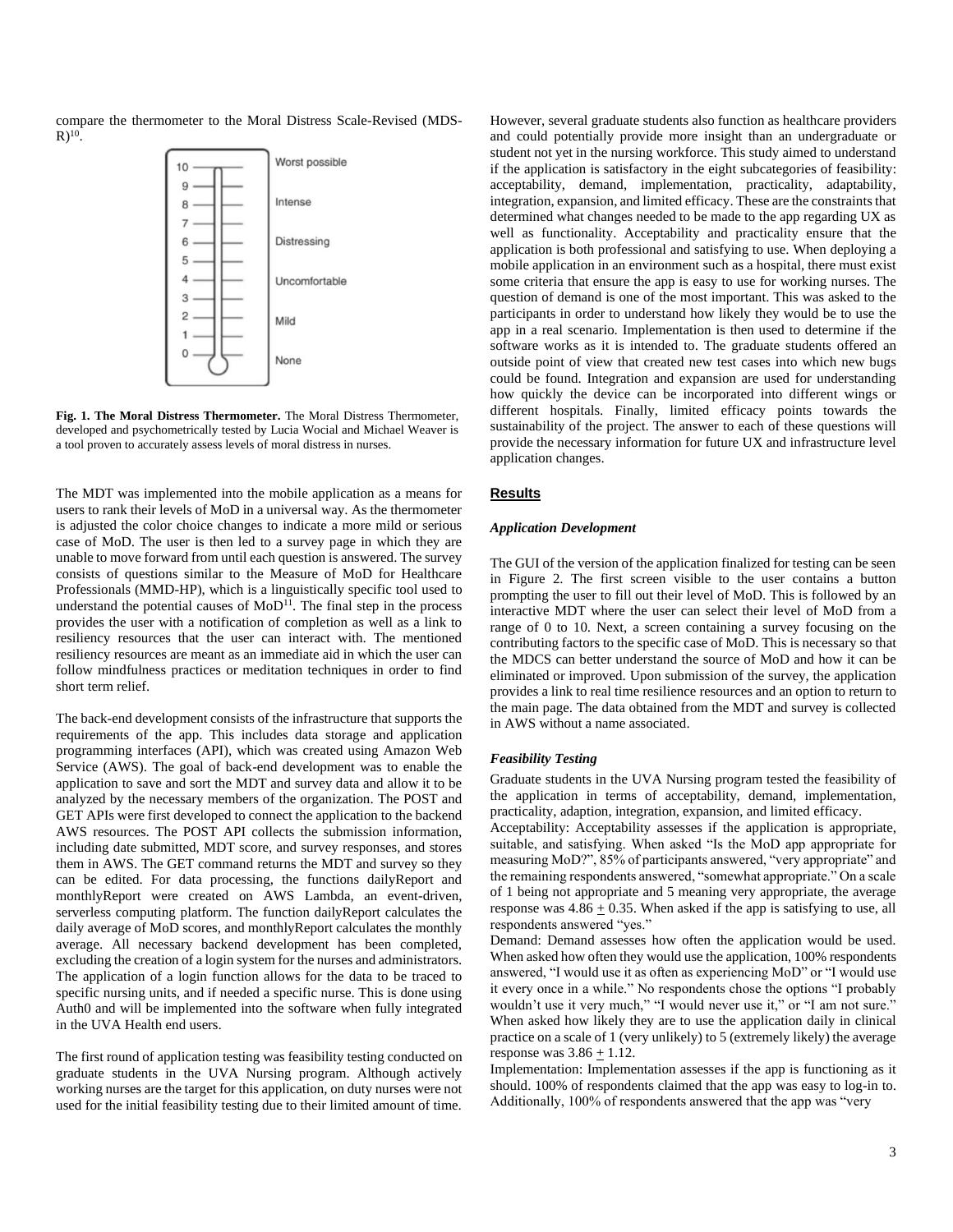

**Fig. 2. Application Graphical User Interface.** The graphical user interface displays what the user would see as they move through the application.

easy" or "somewhat easy" to navigate. When asked if they experienced any bugs with the app where it did not function as it should, three respondents answered "yes." The identified bugs included not being able to go back to a previous page, not including an "other" option, and having the screen go dark upon 30 seconds of inactivity.

Practicality: Practicality assesses how efficient the app is to use and the positive and negative effects for the user. The participants were asked to select benefits that occurred when using the app from a provided list and their responses can be seen in Figure 3. Potential benefits of the app identified by respondents include "felt my MoD score mattered," "felt my MoD score was being recorded," "felt I could more appropriately document my MoD score," "delt leadership was more aware of MoD since implementing the app," and "I discussed my MoD with a colleague." Additionally, the response "an outlet to voice frustrations" was submitted under the "other" category. The participants were also asked to select negative effects when using the app from a provided list and their responses can be seen in Figure 4. All but one participant answered, "none of these." One respondent answered, "it didn't matter if I recorded this or not."

Adaption: Adaption assesses if app updates are effective and helpful. In this feasibility testing, there is limited information on how adaptive the application can be because the updates and adjustments have yet to be implemented. When asked "If you were to indicate your MoD score was 3 or less than 3, would you want to indicate the cause?" 43% of respondents answered "yes" and 57% answered "maybe."

Integration: Integration assesses how well using the app fits into a typical day, especially when experiencing MoD. When asked how well they feel the app fits into their typical workday, 86% of respondents answered "very well" or "somewhat well." The remaining respondent answered "neither well nor poorly. However, 57% of all respondents claim their answer to the previous question would change if they were actively experiencing MoD.

Expansion: Expansion assesses if the app fits with organizational or unit goals. 100% of respondents answered "somewhat agree" or "strongly agree" when asked if the app fits into the organizational goals of UVA Health, as well as when asked if the app fits into the organizational goals of their current role. Limited efficacy: Limited efficacy assesses if the app shows promise of sustainability. 100% of respondents claimed they would use the app more if actively experiencing MoD. When asked if the app helped them better voice their concerns about MoD, 72% answered "strongly agree," 14% answered "somewhat agree," and 14% answered "somewhat disagree."

# **Discussion**

As a result of this project, the successful creation of a mobile application that supports nurses during morally distressing events has been completed. The software combines a well-researched measurement system and associated survey questions which can accurately assess the level of MoD from a nurse or a nursing cohort. The program is downloadable on both iPhone and Android devices and can also be accessed through a web browser. This application is one that employs Amazon Web Services in order to store data in a consistent database that can be accessed by multiple parties. Similarly, upon data acquisitions, the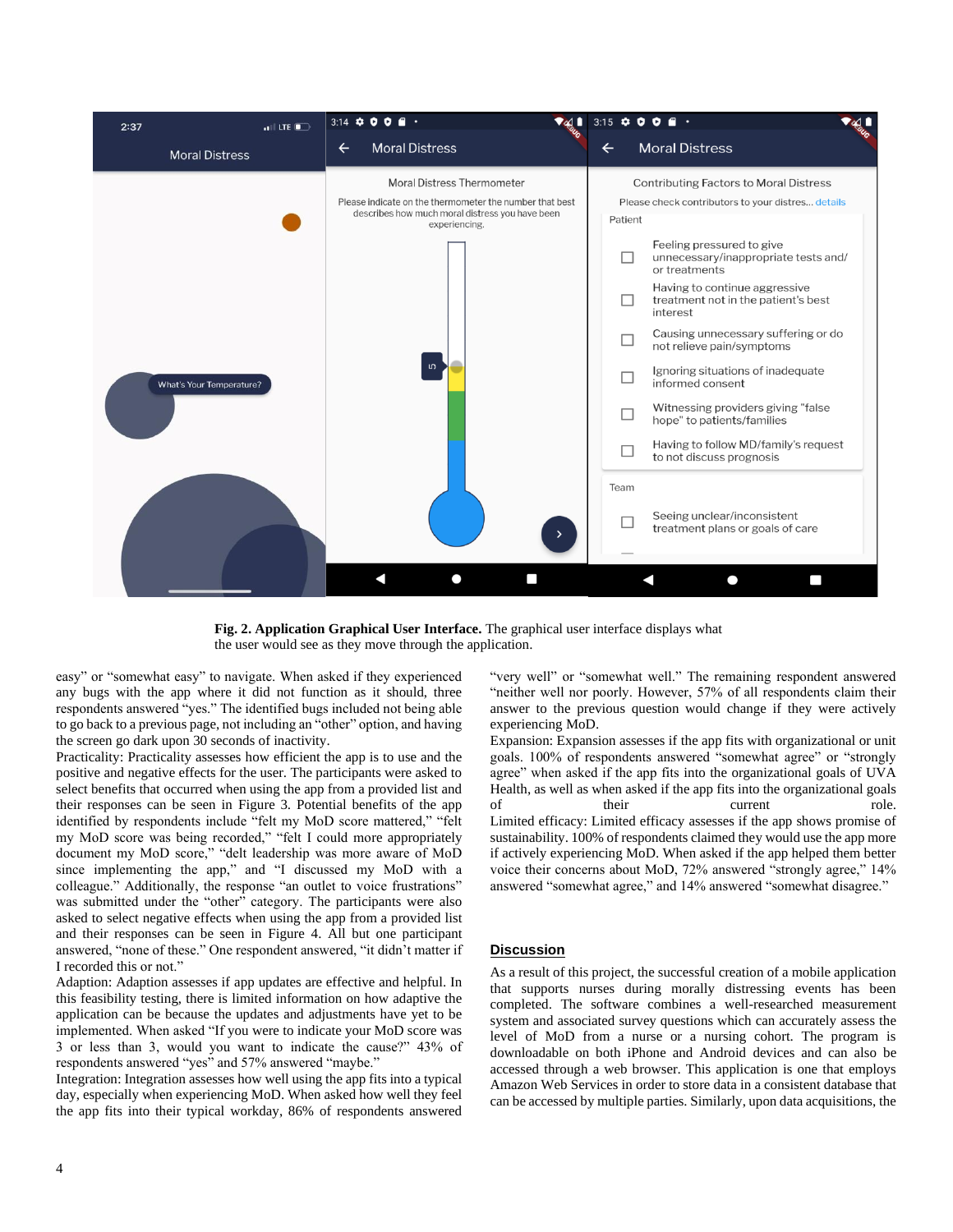Did any of these potential benefits occur? (Select all that apply)



**Fig. 3. Positive User Effects Survey Question.** The results from seven UVA Nursing graduate students when asked about the positive effects that occurred while using the moral distress application.

current MDCS at UVA will be able to analyze the results and make decisions based on the needs for each unit of nurses. This is a novel pathway that is generated through the application which will be more accessible for nurses seeking to log MoD levels in real-time. Through limiting potential fears around reporting or stigma, nurses may be more likely to report cases of MoD. Nurses on shift often have little down time due to the fast-paced nature of a hospital. This limits their ability to seek help when they experience a situation in which they feel morally distressed. Using the app, nurses now have the ability to report real-time measures of MoD. The speed at which a new response can be generated allows them to report problems almost simultaneously as they occur. This not only ensures that nurses are able to submit a response but provides the MDCS and unit leaders with the most accurate data.

Due to timing conflictions with the lead software developer, the app was launched significantly later than was initially expected. Consequently, the timeline for fully integrating the MoD app with UVA MDCS was also delayed. Full experimentation within a sample of on-the-job nurses has been postponed but, using a smaller sample size of graduate nurses has supplied the team with data pertaining to 8 tenets of a successful app. The application was found to be satisfactory in the acceptability, implementation, practicality, and expansion subcategories of feasibility. Survey questions pertaining to these categories obtained a positive average response within the range of one standard deviation. The results of the survey questions pertaining to the subcategories, demand, integration, and limited efficacy are inconclusive. The average responses on these questions were positive, however large standard deviations prevent the team from drawing statistically significant conclusions. The large standard deviation is likely due to the small sample size, so continued testing with a larger sample size will provide more conclusive results. Limited conclusions could be drawn about the application in terms of adaptation because the initial testing did not have any updates to be assessed. To gain some understanding of adaption, the team included a question asking the participants their opinion on a potential feature to be added to the application. The update would not require the nurse to fill out the survey if their MoD score is less than or equal to three. However, the majority of participants answered that they would like to complete the survey regardless of how low their score is, suggesting the update should not be implemented. Through testing, some bugs were made apparent as well as potential changes to the UX. This information will act as a guide for further development in order to increase the validity of the software. Future testing regarding the UX should be completed, as well as constant adaptation throughout the lifetime of the app.

Did any of these negative effects occur? (Select all that apply)



**Fig. 4. Negative User Effects Survey Question.** The results from seven UVA Nursing graduate students when asked about the negative effects that occurred while using the moral distress application.

#### *Limitations*

There are several limitations that hampered the accuracy of the results. As stated above, the app was designed to be used during a shift right after or during an experience of MoD. Due to time constraints, testing has yet to be done with nurses who are on duty and exposed to a morally distressing situation. In addition, only seven participants, all nursing graduate students, undertook the questionnaire. The low sample size of a relatively homogenous population, who were all possibly familiar with the team member conducting the interviews, leads to untrustworthy statistics, problems concerning diversity of subjects, and the possibility of bias. Additionally, due to these limitations, the study provided no evidence towards the impact of the app's implementation on either the effects of MoD or the frequency of occurrences.

### *Next Steps*

Feasibility testing with UVA Nursing graduate students will continue to obtain more accurate results from a larger sample. The team plans to test on 23 additional nurses, increasing the sample size from 7 to 30. Next, the team will implement any changes needed based off of the results from the feasibility testing. After the app has been updated, the next round of testing will be conducted in a hospital setting on ten UVA Health critical care nurses for continued assessment of feasibility and acceptability. Following additional updates to the application based on the results from the critical care nurses, the application will then be tested by CNSs and MDCS members within the UVA Health system. Interviews and focus groups will be conducted with these participants to understand the perspective of potential users and develop a threshold MoD score that indicates MDCS involvement. Final adjustments will then be made to the application before it is ideally deployed to the UVA Health system to be used by nurses. Continued research should take place to understand how well the application is integrated into the structure of the hospital and whether it is improving MoD intervention.

# **End Matter**

#### *Acknowledgments*

The authors express gratitude to their advisors Dr. Elizabeth Epstein, Vanessa Amos, Dr. Kevin Sullivan, Dr. Lucia Wocial, and Nicholas Phair for their hard work and dedication to the project.